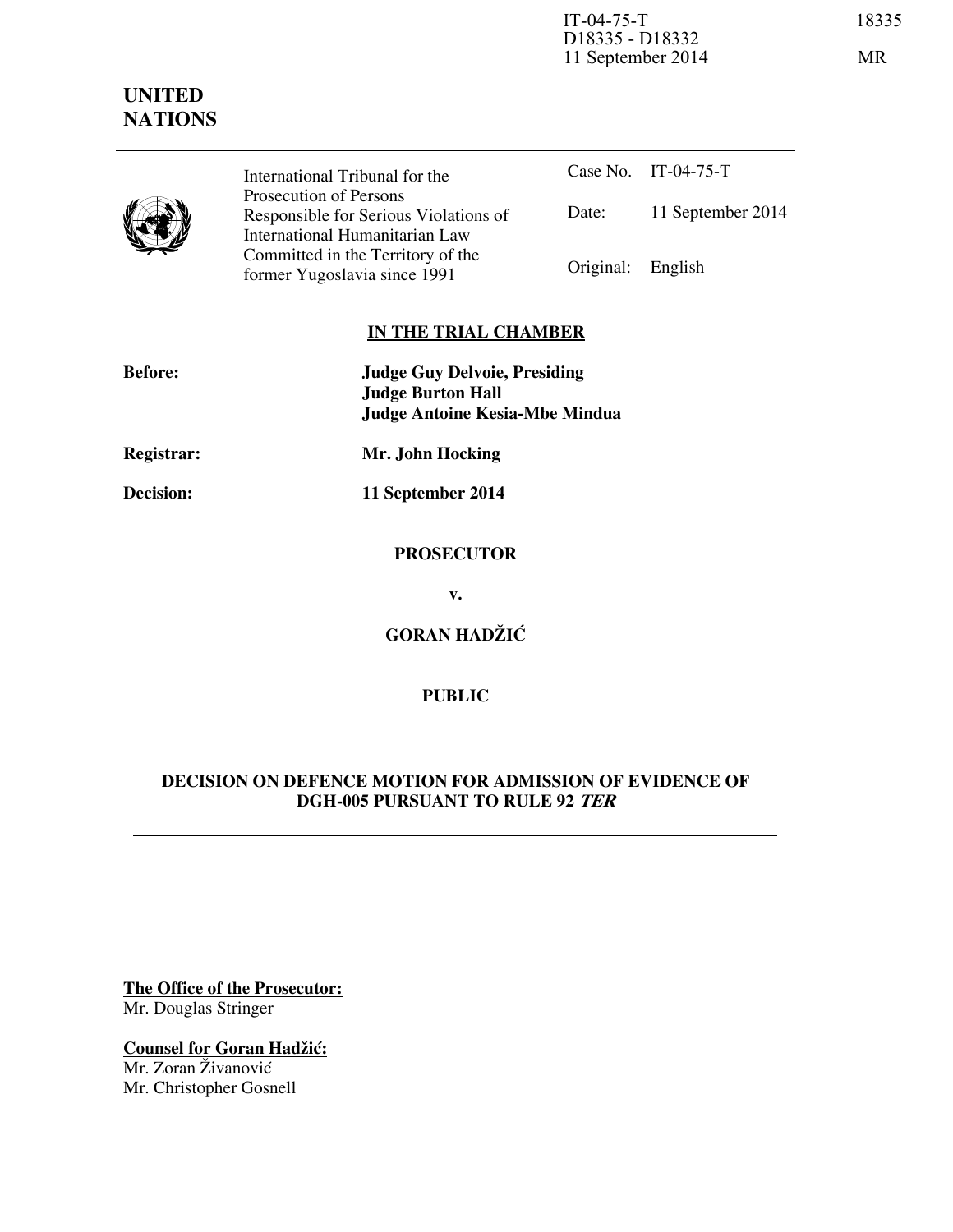1. **THIS TRIAL CHAMBER** of the International Tribunal for the Prosecution of Persons Responsible for Serious Violations of International Humanitarian Law Committed in the Territory of the former Yugoslavia since 1991 ("Tribunal") is seised of the "Defence Motion for Admission of Evidence of DGH-005 Pursuant to Rule 92 *ter*" filed confidentially with a confidential annex on 25 August 2014 ("Motion"). The Prosecution confidentially filed the "Prosecution Response to Motion for Admission of Evidence of DGH-005 Pursuant to Rule 92 *ter*" on 8 September 2014 ("Response").

#### **A. Submissions**

2. In the Motion, the Defence requests the admission of the written statement of DGH-005 pursuant to Rule 92 *ter* of the Rules of Procedure and Evidence ("Rules"), subject to the witness's in court affirmation.<sup>1</sup> The Defence submits that DGH-005's written statement is relevant, probative, and that its admission under Rule 92 *ter* of the Rules will promote "the expeditious conduct of proceedings".<sup>2</sup> The Defence submits that the witness's statement contains information relevant to (a) the *Zadruga* building in Dalj, including the arrival of a group of detainees and Arkan beating prisoners; (b) the Dalj TO and its commander; (c) the formation of the police; and (d) the function of Željko Čizmić and Milorad Stričević.<sup>3</sup> The Defence further submits that DGH-005's evidence could not be adduced within the one hour allocated for his examination without the admission of the witness's statement. $4$ 

3. The Prosecution responds that it does not object to the admission of the statement of DGH-005 pursuant to Rule 92 *ter* of the Rules, subject to compliance with the conditions contained in this Rule when DGH-005 is present in court.<sup>5</sup>

#### **B. Applicable Law**

4. Rule 92 *ter* of the Rules provides:

(A) A Trial Chamber may admit, in whole or in part, the evidence of a witness in the form of a written statement or transcript of evidence given by a witness in proceedings before the Tribunal, under the following conditions:

(i) the witness is present in court;

(ii) the witness is available for cross-examination and any questioning by the Judges; and

<sup>1</sup> Motion, paras 1, 8.

<sup>&</sup>lt;sup>2</sup> Motion, paras 5-7.

<sup>&</sup>lt;sup>3</sup> Motion, para. 5.

<sup>&</sup>lt;sup>4</sup> Motion, para. 7.

<sup>5</sup> Response.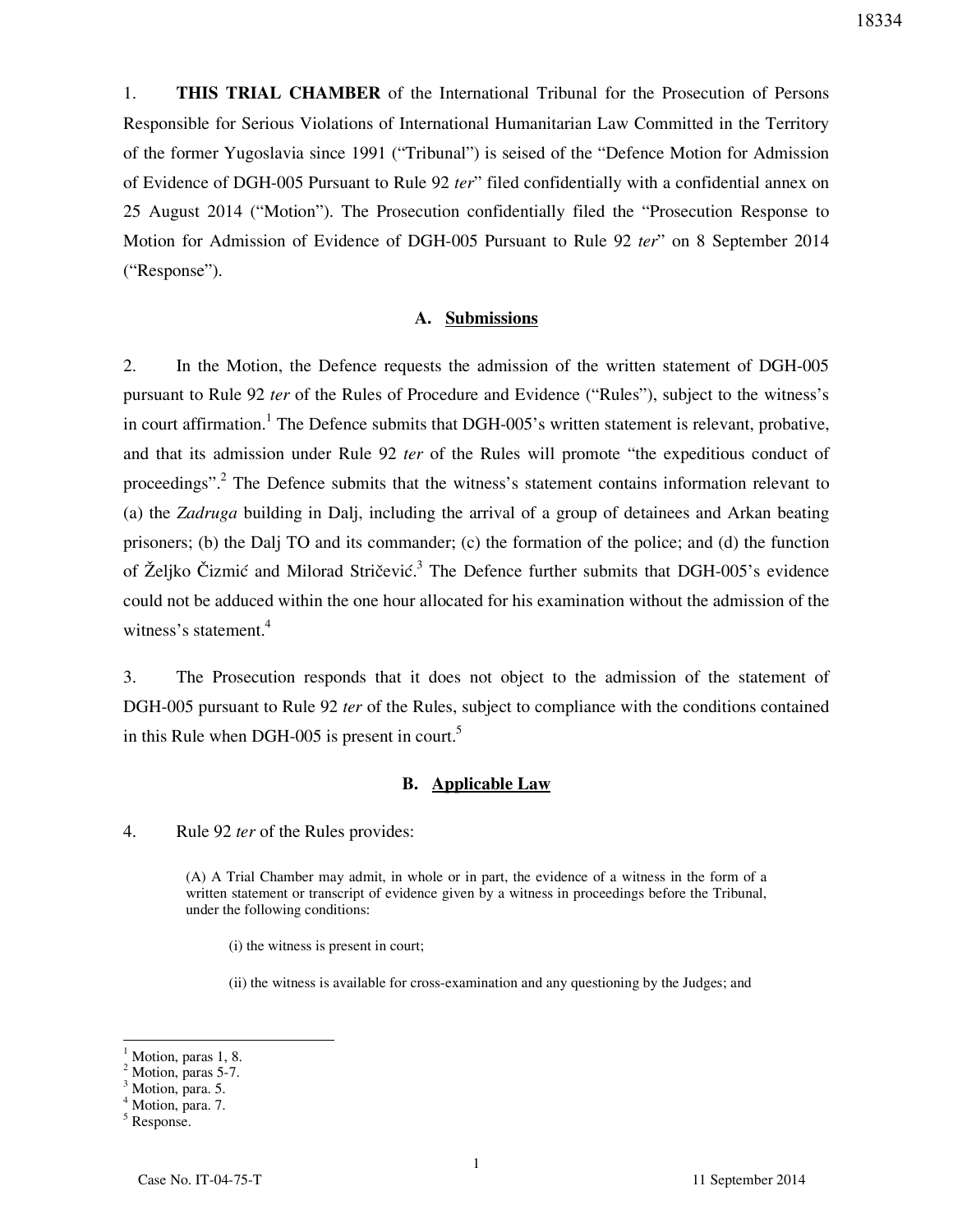(iii) the witness attests that the written statement or transcript accurately reflects that witness' declaration and what the witness would say if examined.

(B) Evidence admitted under paragraph (A) may include evidence that goes to proof of the acts and conduct of the accused as charged in the indictment.

5. The main objective of Rule 92 *ter* of the Rules is to ensure an effective and expeditious trial in accordance with the rights of the accused.<sup>6</sup> The jurisprudence of the Tribunal has also applied the Rule as permitting, by necessary inference, the admission of exhibits where they accompany written statements or transcripts and form an "inseparable and indispensable" part of the written evidence.<sup>7</sup> In order to satisfy this requirement, the document must be one without which the witness's testimony would become incomprehensible or of lesser probative value.<sup>8</sup> Moreover, the evidence sought to be admitted, whether a written statement or a transcript of oral testimony, must fulfil the general requirements of admissibility of Rule 89(C) of the Rules—the proposed evidence must be relevant and have probative value.<sup>9</sup>

#### **C. Discussion**

6. DGH-005's proposed evidence, in the form of a written statement, contains information about, *inter alia*, (a) alleged detention facilities in Dalj, including the "local commune building" and the "cooperative building";<sup>10</sup> (b) the events surrounding the arrival of a group of detainees at the local commune building, which included Luka Šutalo and Slavko Palinkaš, and the subsequent release of these two men;<sup>11</sup> (c) the command and offices of the Dalj TO and Dalj police;<sup>12</sup> and (d) an incident involving Milorad Stričević and Arkan at the Dalj cooperative building.<sup>13</sup> The Trial Chamber notes that the Prosecution does not oppose admission of this evidence pursuant to Rule 92 *ter* of the Rules. The Chamber considers that the proposed evidence is appropriate to be admitted in written form and finds that the tendered evidence is relevant, has probative value, and is appropriate for admission pursuant to Rules 89(C) and 92 *ter* of the Rules.

<sup>&</sup>lt;sup>6</sup> Prosecutor v. Prlić et al., Case No. IT-04-74-T, Decision on the Application of Rule 92 *ter* of the Rules, 3 July 2007, p. 2; Prosecutor v. Popović et al., Case No. IT-05-88-T, Decision on Motion to Convert *Viva Voce* Witnesses to Rule 92 *ter* Witnesses, 31 May 2007, p. 2.

<sup>&</sup>lt;sup>7</sup> Prosecutor v. Đorđević, Case No. IT-05-87/1-T, Decision on Vlastimir Đorđević's Motions for Admission of Evidence Pursuant to ICTY Rule 92ter, 22 January 2010 ("*Đorđević* Decision"), para. 7; Prosecutor v. Lukić and Lukić, Case No. IT-98-32/1-T, Decision on Confidential Prosecution Motion for the Admission of Prior Testimony with Associated Exhibits and Written Statements of Witnesses Pursuant to Rule 92 ter, 9 July 2008 ("Lukić and Lukić Decision"), para. 15; *Prosecutor v. Stanišić and Simatović*, Case No. IT-03-69-T, Decision on Prosecution's Motion for the Admission of Written Evidence of Witness Slobodan Lazarevic Pursuant to Rule 92 *ter* with Confidential Annex, 16 May 2008 ("Stanišić and Simatović Decision"), para. 19.

<sup>&</sup>lt;sup>7</sup> Dorđević Decision, para. 7; *Lukić and Lukić* Decision, para. 15; *Stanišić and Simatović* Decision, para. 19.

*Đorđević* Decision, para. 5; *Lukić and Lukić* Decision, paras 15-16.

<sup>&</sup>lt;sup>10</sup> Rule 65 *ter* 1D03029, Witness Statement of DGH-005, paras 9-16, 28-31.

<sup>&</sup>lt;sup>11</sup> Rule 65 *ter* 1D03029, Witness Statement of DGH-005, paras 17-25.

<sup>&</sup>lt;sup>12</sup> Rule 65 *ter* 1D03029, Witness Statement of DGH-005, paras 8-10, 20-21, 26-28.

<sup>13</sup> Rule 65 *ter* 1D03029, Witness Statement of DGH-005, paras 33-43.